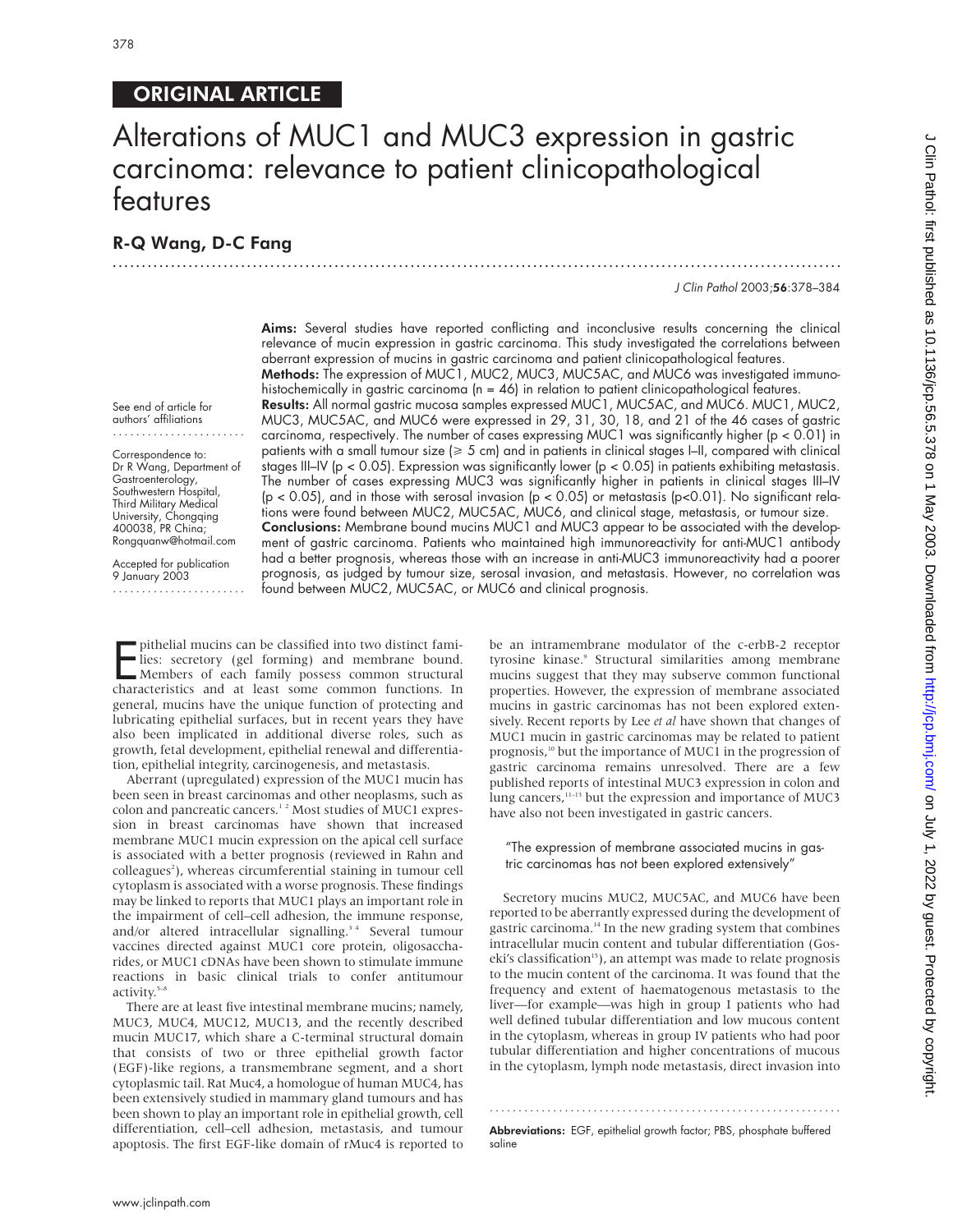

Figure 1 Immunohistochemical staining of normal gastric mucosa. (A) MUC1 detected in the superficial epithelium and antral gland (original magnification, ×100); (B) MUC5AC detected in foveolar epithelial cells (original magnification, ×100); (C) MUC6 detected in mucous cells of the neck zone and antral glands (original magnification,  $\times$ 100).

surrounding organs, and/or peritoneal dissemination were higher.<sup>15</sup> However, a question that remains to be answered is whether membrane associated mucins or secretory mucins can provide the best indicator of prognosis.

The purpose of our present study was to determine whether the expression of representative membrane associated and/or secretory mucins in gastric carcinoma was associated with key clinicopathological features of the tumours. These studies are expected to assist in distinguishing potential roles played by secretory mucins versus membrane associated mucins in the development of gastric cancer, and in predicting clinical prognosis.

#### **METHODS**

#### Patients and clinicopathological information

Forty six patients who had undergone surgical resections of gastric carcinoma at the Southwest Hospital, PR China, were selected for our study. Age, sex, tumour location, tumour size, histological proliferation, clinical stage, and pathological data, such as depth of invasion and presence of metastasis, were obtained from hospital records. Clinical stages were based on the international standard TNM method (according to the World Health Organisation). The study cohort consisted of 34 men and 12 women (mean age, 54.6 years; range, 30–70). Formalin fixed, paraffin wax embedded sections of histologically corroborated gastric carcinoma ( $n = 46$ ), histologically normal mucosa  $(n = 10)$ , and pericancerous mucosa (at least 5 cm adjacent to the carcinoma;  $n = 39$ ) were assessed. Of the 39 specimens obtained from pericancerous mucosa, 29 showed evidence of intestinal metaplasia. The sections were independently examined and diagnosed by two pathologists.

The Lauren type of gastric carcinoma was determined by the following criteria: the intestinal type of gastric carcinoma is histologically characterised by the presence of cohesive cells forming glandular and papillary structures and acidic mucous (as judged by Alcian blue (pH 2.5)/periodic acid Schiff staining of mucous); the diffuse type of gastric carcinoma is characterised histologically by non-cohesive cells, the common presence of signet ring cells, and neutral mucous (as judged by high iron diamine/Alcian blue (pH 2.5) staining); the mixed type of gastric carcinoma has both of the above characteristics, and both acidic and neutral mucous.

#### Immunohistochemistry

Tissue sections were dewaxed, rehydrated, incubated with 3% hydrogen peroxide in methanol for 30 minutes to abolish endogenous peroxidase activities, and then washed with 1× phosphate buffered saline (PBS), pH 7.4. After incubation with non-immune horse serum for 30 minutes at room temperature, the sections were washed and incubated with mucin specific antibodies overnight at 4°C. Biotin labelled sheep antimouse antibody or biotin labelled goat antirabbit antibody (1/100 dilution; Vector Laboratories, Burlingame, California, USA) were used as the secondary antibody. After incubation for 30 minutes, sections were treated with streptavidin–biotin peroxidase (Vector Laboratories) for 30 minutes and the reaction product visualised with 3,3′ diaminobezidine tetrahydrochloride (Zymed Laboratories, San Francisco, California, USA) and H<sub>2</sub>O<sub>2</sub>. Sections were lightly counterstained with haematoxylin. Negative controls included substitution of the primary antibodies with PBS buffer or unrelated antibodies.

Mucin specific antibodies included monoclonal antibody BC1 (1/100 dilution), which recognises human MUC1 core peptide and carbohydrate<sup>16-17</sup>; monoclonal antibody CCP58 (1/150 dilution), which recognises synthetic tandem repeat consensus peptide and is specific for human MUC2 apomu- $\sin^{18}$ ; monoclonal antibody SM-3 (1/100 dilution), which is specific for the synthetic tandem repeat consensus peptide KTTSNSTPSFTSSITTTETTSHS of human MUC3<sup>19</sup>; monoclonal antibody 45M1 (1/100 dilution; Neomarker Corp, Freemont, California, USA), which recognises MUC5AC nonglycosylated apomucin; and rabbit anti-MUC6 polyclonal antibody (1/200 dilution), which was raised against the synthetic polypeptide SFQTTTTYPTPSHPQTTLP, within the tandem repeat of MUC6.<sup>20</sup>

To obtain a more precise relation between mucin and prognostic indicators, a semiquantitative analysis was performed of mucin expressing cells in the total tumour bearing population. We reviewed five to 10 fields of each cancerous tissue  $(n = 29)$  at high magnification  $(x400)$  and counted the number of cells in each field expressing different mucins. The analysis was graded as  $++$  if 50–100% of cancer cells stained positive for mucins, ++ if 10–50% cancer cells stained positive, and + if less than 10% of cancer cells were positive for mucin staining. Patients were then categorised into group 1  $(+)$ , group 2  $(++)$ , or group 3  $(++)$ .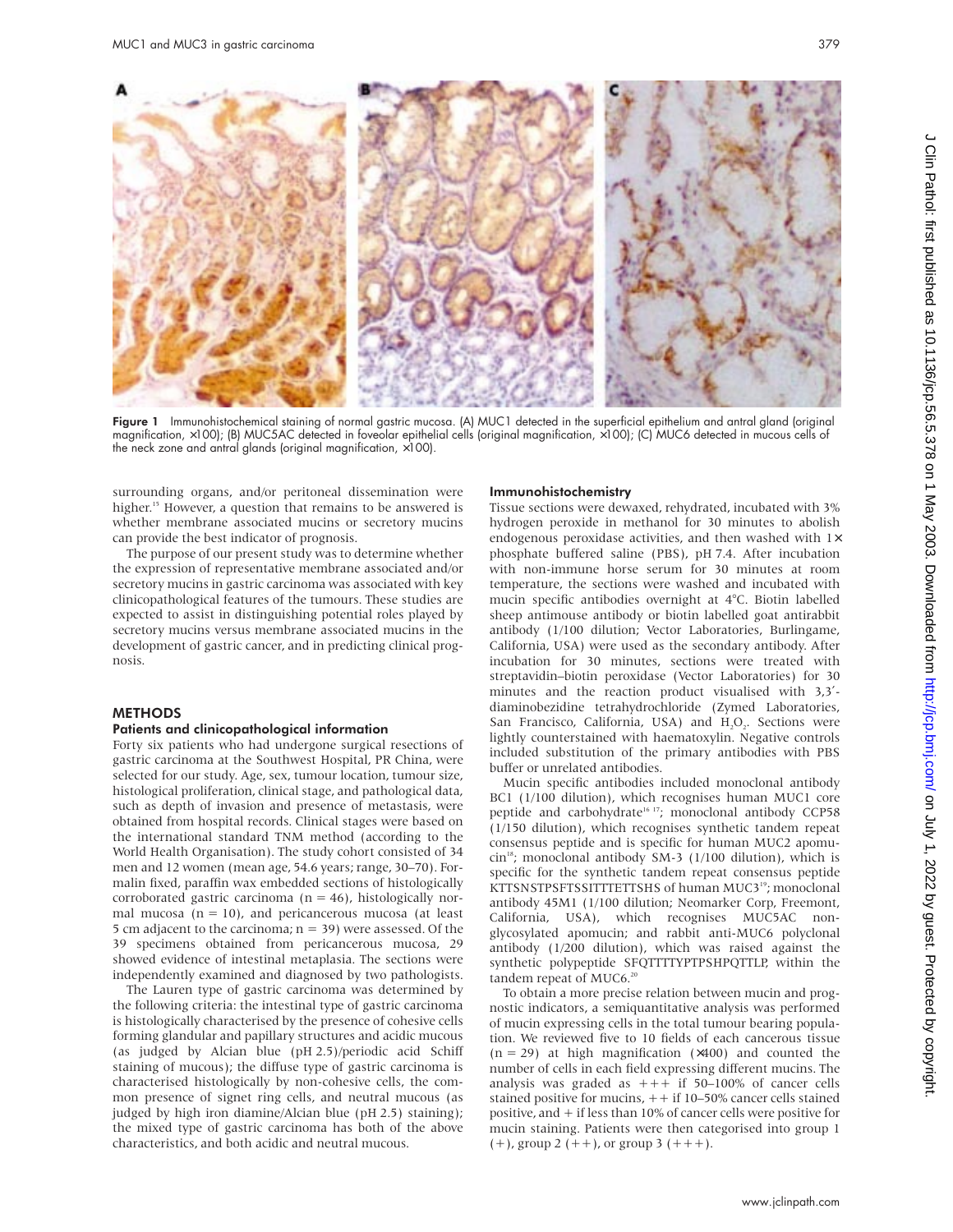

Figure 2 Distribution of MUC1, MUC2, MUC3, MUC5AC, and MUC6 mucin by immunohistochemistry in sections of intestinal metaplasia. (A) MUC1, (D) MUC5AC, and (E) MUC6 were located in the perinuclear area of positive staining cells (original magnification, ×400). (B) MUC2 and (C) MUC3 were located in the cytoplasm of positive staining cells (original magnification, ×400).

# Statistical analysis

A  $\chi^2$  test was used to analyse the data. Differences were considered significant if p values were < 0.05, and highly significant if p was < 0.01.

# RESULTS

## Mucin products in normal gastric mucosa, intestinal metaplasia, and gastric carcinoma

The expression of the mucin genes was assessed by immunohistochemistry. In all 10 sections of normal gastric mucosa studied, abundant amounts of MUC1, MUC5AC, and MUC6 were detected. However, each mucin differed in its expression pattern (fig 1). Immunoreactivity for MUC1 (fig 1A) and MUC5AC (fig 1B) was detected in the superficial foveolar epithelium, whereas MUC6 (fig 1C) was expressed in the mucous cells of the neck zone and antral glands. MUC2 and MUC3 were not detected in the normal mucosa.

Figure 2 shows typical immunohistochemical results for the mucins in gastric mucosa undergoing intestinal metaplasia. Although positive staining was seen for all mucins, the staining pattern for each mucin was distinct. MUC2 staining was very weak and was found only in goblet cells, whereas the other mucins were expressed in both goblet and columnar

cells. Furthermore, staining for MUC1, MUC5AC, and MUC6 mucins was restricted to the perinuclear regions of the cells, whereas staining for MUC2 and MUC3 was seen in the cytoplasm. None of the mucin antibodies gave a positive signal in the area of mucous granules. Of all the cases of intestinal metaplasia examined by immunohistochemistry (a total of 29), 23 were positive for MUC1, 25 for MUC2, and 26 for MUC3. In contrast, MUC5AC and MUC6 expression was seen in only eight and four samples, respectively. Thus, a shift in mucin expression was characteristic of intestinal metaplasia, including an increase in the expression of MUC2 and MUC3 and a decrease in MUC1, MUC5AC, and MUC6.

Figure 3 shows typical immunohistochemical results for the mucins in gastric carcinoma (46 cases). In the case of mucin MUC1 (fig 3A), MUC5AC (fig 3D), and MUC6 (fig 3E), staining appeared in clusters within the sections, whereas immunostaining for MUC2 (fig 3B) and MUC3 (fig 3C) was more diffuse. Samples from a total of 29 of the 46 patients stained positive for MUC1, 31 for MUC2, and 30 for MUC3. Eighteen and 21 cases were positive for MUC5AC and MUC6, respectively. The shifts in mucin expression were not as dramatic as those seen for intestinal metaplasia. This may only be a function of the higher number evaluated in the group with gastric carcinoma. However, the trend was similar, with a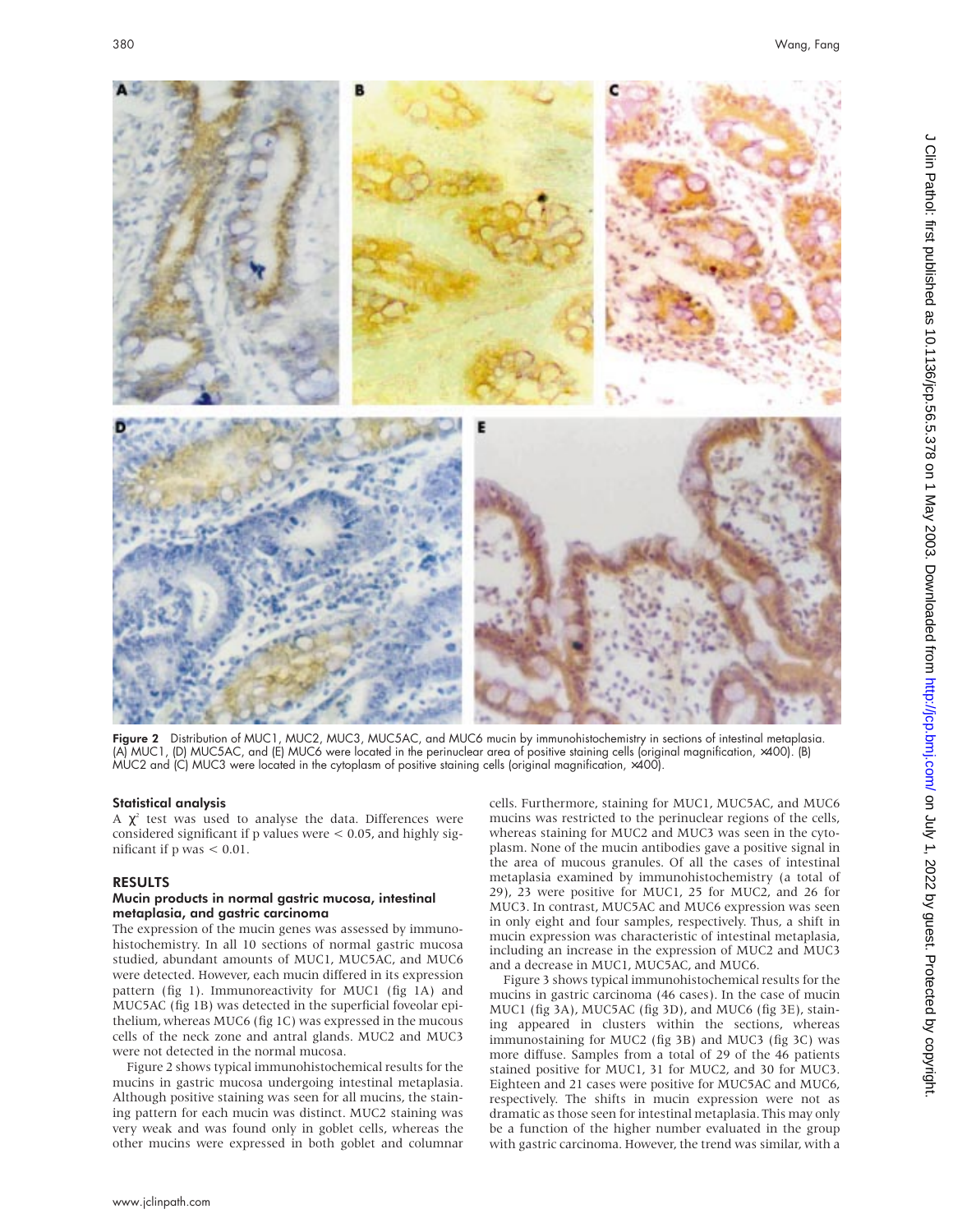

Figure 3 Immunohistochemical localisation of MUC1, MUC2, MUC3, MUC5AC, and MUC6 in gastric carcinoma. (A) MUC1, (D) MUC5AC, and (E) MUC6 exhibited a clustered staining pattern (original magnification, ×200), whereas (B) MUC2 (original magnification,  $\times$ 400) and (C) MUC3 (original magnification,,  $\times$ 200) showed a diffuse staining pattern.

decrease in the normal gastric mucins MUC1, MUC5AC, and MUC6, and an increase in "aberrant" expression of MUC2 and MUC3.

#### Expression of MUC1 and MUC3 correlates with tumour size, invasion, metastasis, and clinical stage of the disease

In patients with gastric tumours, there was no significant difference in immunoreactivity for the MUC1 mucin with respect to patient sex, tumour location, grade of differentiation, serosal invasion, or Lauren's type ( $p > 0.05$ ) (table 1). However, the number of cases expressing MUC1 was significantly higher (p<0.01) in patients with a small ( $\leq 5$  cm) versus a large (> 5 cm) tumour size. The number was also significantly higher ( $p < 0.05$ ) in the group of patients within clinical stages I–II than in those in clinical stages III–IV. The number of cases expressing MUC1 was significantly lower ( $p < 0.05$ ) in the group of patients exhibiting metastasis.

To obtain a more precise relation between mucin and prognostic indicators, a semiquantitative analysis was performed of mucin expressing cells in the total tumour bearing population. As shown in fig 4, the number of patients with metastasis was found to be significantly lower in group 3 (high MUC1 staining) than in groups 1 and 2 ( $p < 0.01$ ). When the three

groups were compared with respect to the clinical stage of the disease, group 3 also exhibited a significantly higher number of patients that were in clinical stage I–II than did groups 1 and 2 ( $p < 0.01$ ). Thus, MUC1 mucin immunoreactivity in gastric carcinoma was highest in patients judged to have the best prognosis (small tumour size, lower clinical staging, and absence of metastasis).

Despite the prominence of aberrant MUC3 in gastric tumours, there was no significant difference in MUC3 immunoreactivity with respect to patient sex, tumour location, grade of differentiation, serosal invasion, or Lauren's type (table 1). However, the number of cases expressing MUC3 was significantly higher ( $p < 0.01$ ) in the group with metastasis than in those without metastasis. Similarly, the number of cases expressing MUC3 was also found to be significantly higher ( $p < 0.05$ ) in the group in clinical stage III–IV or with serosal invasion than in those in clinical stages I–II or without serosal invasion. Thus, tumours expressing MUC3 appear to correlate with unfavourable prognostic indicators.

We carried out semiquantitative analysis of MUC3 expressing cells in the total tumour bearing population (as for MUC1), but no relation was found between the different groups of MUC3 expression and prognostic indicators (results not shown).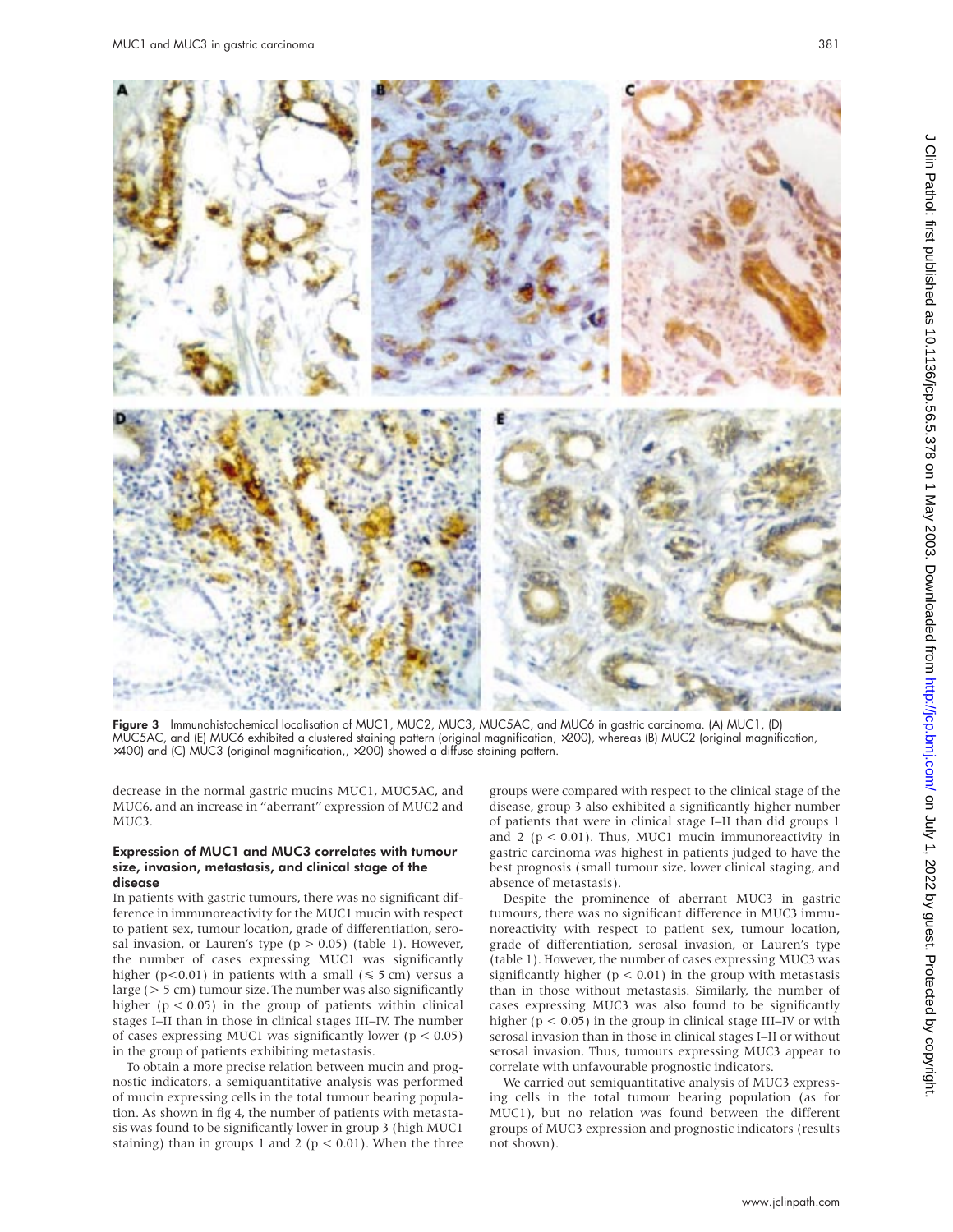|  |                                                     |  | <b>Table 1</b> Association between the expression of MUC1 and MUC3 in cancer tissues |  |
|--|-----------------------------------------------------|--|--------------------------------------------------------------------------------------|--|
|  | and the clinicopathological features of the patient |  |                                                                                      |  |

| <b>Variables</b>       | n              | $MUC1 (+)$  | n              | $MUC3 (+)$ |  |
|------------------------|----------------|-------------|----------------|------------|--|
| Sex                    |                |             |                |            |  |
| Male                   | 34             | 23 (67.6%)  | 34             | 23 (67.6%) |  |
| Female                 | 12             | $6(50.0\%)$ | 11             | 7(63.6%)   |  |
| p Value                |                | NS          |                | NS.        |  |
| <b>Tumour location</b> |                |             |                |            |  |
| Fundus                 | $\overline{7}$ | 6(85.7%)    | $\overline{7}$ | 3(42.9%)   |  |
| Body                   | 13             | 6(46.2%)    | 13             | 9(69.2%)   |  |
| Antrum                 | 26             | 17 (65.4%)  | 25             | 18 (72.0%) |  |
| p Value                |                | <b>NS</b>   |                | NS         |  |
| Size                   |                |             |                |            |  |
| $\leq 5$ cm            | 31             | 24 (77.4%)  | 31             | 21 (67.7%) |  |
| $>5$ cm                | 15             | 5(33.3%)    | 14             | 9(64.3%)   |  |
| p Value                |                | < 0.01      |                | <b>NS</b>  |  |
| Differentiation        |                |             |                |            |  |
| Well/moderate          | 26             | 17 (65.4%)  | 26             | 20 (76.9%) |  |
| Poor                   | 17             | 10 (58.8%)  | 16             | 8 (50.0%)  |  |
| Mucoid                 | 3              | 2(66.7%)    | 3              | 2(66.7%)   |  |
| p Value                |                | <b>NS</b>   |                | NS         |  |
| <b>Metastasis</b>      |                |             |                |            |  |
| Present                | 23             | 11 (47.8%)  | 23             | 20 (87.0%) |  |
| Absent                 | 23             | 18 (78.3%)  | 22             | 10 (45.5%) |  |
| p Value                |                | < 0.05      |                | < 0.01     |  |
| Serosal invasion       |                |             |                |            |  |
| Present                | 26             | 16 (61.5%)  | 25             | 20 (80.0%) |  |
| Absent                 | 20             | 13 (65.0%)  | 20             | 10 (50.0%) |  |
| p Value                |                | <b>NS</b>   |                | < 0.05     |  |
| Clinical stage         |                |             |                |            |  |
| $\left  - \right $     | 26             | 21 (80.8%)  | 25             | 12 (48.0%) |  |
| $III$ -IV              | 20             | $8(40.0\%)$ | 20             | 18 (90.0%) |  |
| p Value                |                | < 0.01      |                | < 0.05     |  |
| Types of carcinoma     |                |             |                |            |  |
| Intestinal             | 21             | 13 (61.9%)  | 20             | 12 (60.0%) |  |
| Diffuse                | 17             | 11(64.7%)   | 17             | 11(64.7%)  |  |
| Mixed                  | 8              | 5(62.5%)    | 8              | 7(87.5%)   |  |
| p Value                |                | <b>NS</b>   |                | <b>NS</b>  |  |

## Expression of MUC2, MUC5AC, and MUC6 in gastric carcinoma does not correlate with clinical stage, metastasis, or local invasion of disease

No significant difference in the expression of mucins MUC2, MUC5AC, or MUC6 was seen in the cancerous tissues among the different groups of patients studied, with respect to patient sex, tumour location, grade of differentiation, serosal invasion, or metastasis (table 2). Furthermore, no association was



Figure 4 Relation between the intensity of MUC1 staining in cancer tissues, metastasis, and clinical stages of gastric tumour. The Y axis shows the per cent of patients in each group. Patients were divided into groups 1, 2, 3  $(+, ++, ++,$  respectively) on the basis of MUC1 staining in tumour tissues. Groups 1, 2, and 3 contained seven, 13, and nine patients, respectively. White bars, percentage of patients with metastases; black bars, percentage of patients in clinical stage I–II.

found between the different groups of MUC2, MUC5AC, and MUC6 expression and prognostic indicators of patients based on semiquantitative analysis (results not shown).

As judged by the Lauren classification system (see Methods), patients were grouped into three types; namely, intestinal, diffuse, and mixed type (table 2). There was no significant difference in the expression of MUC2 and MUC6 among the three Lauren types. However, the expression of MUC5AC was found to be significantly higher ( $p < 0.05$ ) in the mixed type than in the other two types.

# **DISCUSSION**

We have described the profile of currently known gastric mucin genes found in normal gastric mucosa, intestinal metaplasia, and gastric carcinoma. An attempt was made to elucidate possible correlations between mucin translation products and patient clinicopathological features in the development of gastric carcinoma. This information is needed to provide insight into the possible role of mucins, especially the membrane tethered mucins MUC1 and MUC3, in prognosis. MUC1 has been studied relatively extensively in non-gastric but not in gastric tumours, but very little is known about the functions of MUC3 during carcinogenesis.<sup>21</sup>

Using the BC1 antibody, raised against human milk fat globule membrane and thought to recognise both MUC1 core peptide and normal carbohydrate epitopes of MUC1, $1617$  we found that higher MUC1 immunoreactivity was associated with a small tumour size  $(\leq 5 \text{ cm})$ , absence of metastasis, and early clinical staging (I–II). Because these features are important prognostically, we conclude that high MUC1 mucin expression in gastric carcinoma may be a good prognostic indicator.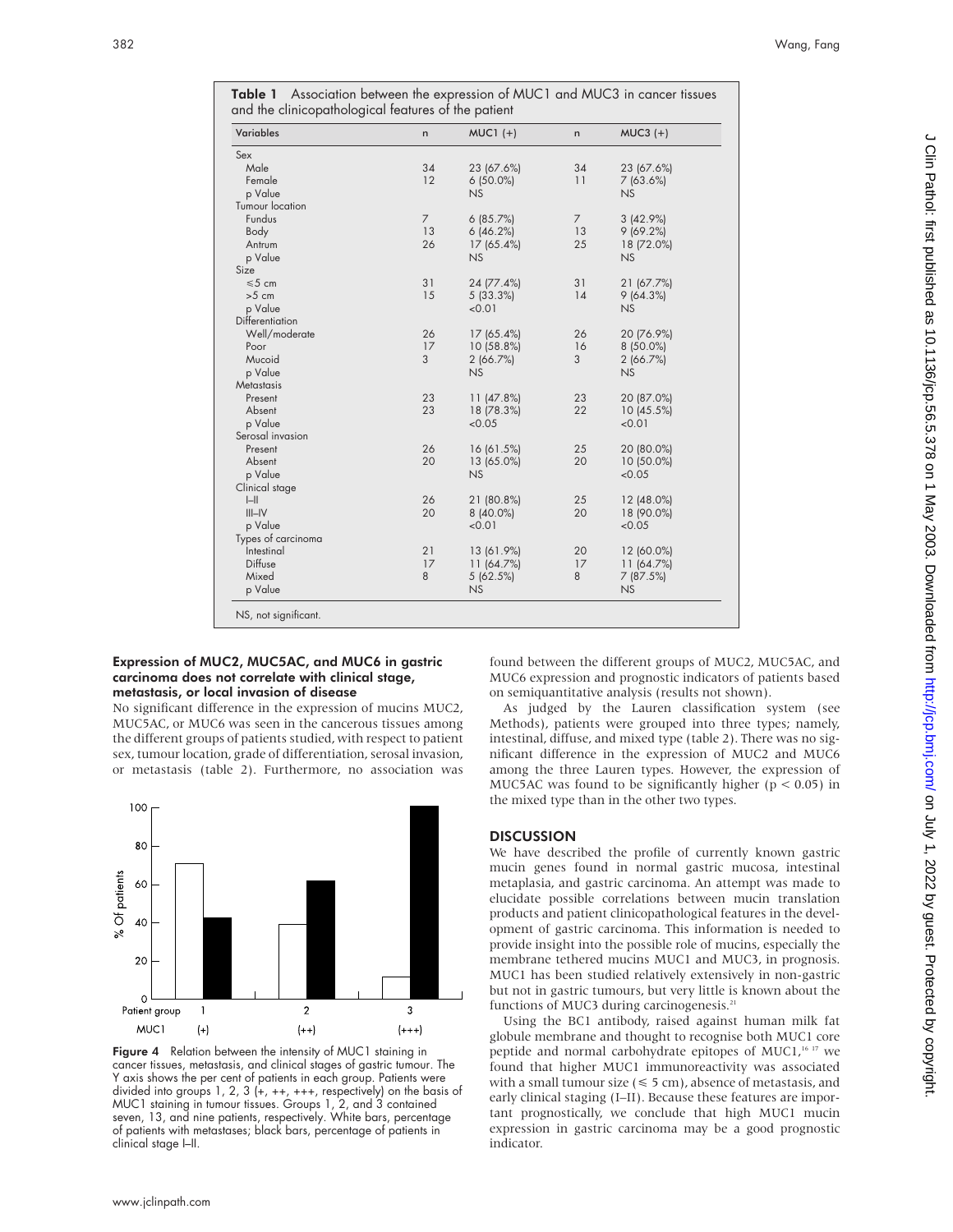Table 2 Association between the expression of MUC2, MUC5AC, and MUC6 in cancer tissues and the clinicopathological features of the patients

| Variables              | n        | $MUC2 (+)$     | $MUC5AC (+)$          | $MUC6 (+)$     |
|------------------------|----------|----------------|-----------------------|----------------|
| Sex                    |          |                |                       |                |
| Male                   | 34       | 24 (70.6%)     | $15(44.1\%)$          | 16(47.1%)      |
| Female                 | 12       | 7(58.3%)       | 3(27.3%)              | 5(41.7%)       |
| p Value                |          | NS             | NS                    | NS             |
| <b>Tumour location</b> |          |                |                       |                |
| Fundus                 | 7        | 6(85.7%)       | 4(66.7%)              | 3(42.9%)       |
| Body                   | 13       | 9(69.2%)       | 3(23.1%)              | 8(61.5%)       |
| Antrum                 | 26       | 16(61.5%)      | 11(42.3%)             | 10(38.5%)      |
| p Value                |          | NS             | NS                    | <b>NS</b>      |
| Size                   |          |                |                       |                |
| $\leq 5$ cm            | 31       | 22 (71.0%)     | 12 (38.7%)            | 15(48.4%)      |
| $>5$ cm                | 15       | $9(60.0\%)$    | 6(42.9%)              | 5(33.3%)       |
| p Value                |          | NS             | NS                    | NS             |
| Differentiation        |          |                |                       |                |
| Well/moderate          | 26       | 21 (80.8%)     | 12 (46.2%)            | 12 (46.2%)     |
| Poor                   | 17       | 8(47.1%)       | 5(31.3%)              | 6(35.3%)       |
| Mucoid                 | 3        | 2(66.7%)       | 2(66.7%)              | 2(66.7%)       |
| p Value                |          | NS             | NS                    | NS             |
| Metastasis             |          |                |                       |                |
| Present                | 23       | 18 (78.3%)     | $9(40.9\%)$           | 10(43.5%)      |
| Absent                 | 23       | 13 (56.5%)     | 9(39.1%)              | 10 (45.5%)     |
| p Value                |          | <b>NS</b>      | NS                    | <b>NS</b>      |
| Serosal invasion       |          |                |                       |                |
| Present                | 26       | 18 (69.2%)     | 8 (32.0%)             | 12 (46.2%)     |
| Absent                 | 20       | 13 (65.0%)     | 10 (50.0%)            | $9(45.0\%)$    |
| p Value                |          | <b>NS</b>      | NS                    | NS             |
| Clinical stage         |          |                |                       |                |
| H                      | 26       | 16(61.5%)      | $10(40.0\%)$          | 10 (38.5%)     |
| $III$ -IV              | 20       | 15 (75.0%)     | 8 (40.0%)             | $11(55.0\%)$   |
| p Value                |          | NS             | <b>NS</b>             | NS             |
| Types of carcinoma     |          |                |                       |                |
| Intestinal<br>Diffuse  | 21<br>17 | 15(71.4%)      | $6(30.0\%)$           | 9(42.9%)       |
|                        | 8        | 11(64.7%)      | 5(29.4%)              | 6(35.3%)       |
| Mixed<br>p Value       |          | 5(62.5%)<br>NS | 7(87.5%)<br>$< 0.05*$ | 5(62.5%)<br>NS |
|                        |          |                |                       |                |
|                        |          |                |                       |                |

The MUC5AC group contained 45 patients (34 male, 11 female); \*intestinal type <sup>v</sup> mixed type group, and diffuse type <sup>v</sup> mixed type group.

NS, not significant.

Lee<sup>10</sup> found that MUC1 positive Korean patients suffering from gastric carcinoma showed significantly poorer survival than those negative for MUC1. Utsunomiya *et al* and Baldus and colleagues<sup>22</sup> <sup>23</sup> also found that MUC1 expression was associated with a poor outcome, irrespective of its glycosylation status, as assessed by the use of monoclonal antibodies recognising only core peptides. These conflicting results may reflect different peptide antibody specificity or indicate that specific glycoforms are more reliable as prognostic determinants. In support of this last interpretation, Baldus and colleagues<sup>24</sup> found that MUC1-TF immunoreactivity, which monitors one of the glycoforms of MUC1, was highest in a subgroup of patients with stage I gastric carcinoma. Association with a good prognosis, as in our present study, is consistent with the observation that increased MUC1 mucin is a marker of differentiation in gastric carcinoma, $25$  and with the demonstration that both T and B cells of the immune system are activated by MUC1 peptide epitopes. Furthermore, immune responses directed to cryptic epitopes present in tumour associated MUC1 and masked in normal MUC1 mucin have been demonstrated in patients with carcinoma. However, our results and those of previous studies point to a need for greater precision in research linking specific MUC1 epitopes to clinical outcome analyses.

The relation between MUC1 gene expression, clinicopathological features, and the prognosis of patients suffering from breast cancer, pancreatic cancer, and colon cancers has been studied by several groups.<sup>2 26–28</sup> However, there were conflicting results regarding the prognostic value of MUC1, in part because of the use of different antibodies recognising different glycoforms or different core peptides of MUC1 mucin, both of

which can be modified during carcinogenesis.<sup>29</sup> The success of future vaccine treatments—for example—may rest upon the identification of specific molecular targets of mucins that mediate tumour invasion.

"Association with a good prognosis, as in our present study, is consistent with the observation that increased MUC1 mucin is a marker of differentiation in gastric carcinoma, and with the demonstration that both T and B cells of the immune system are activated by MUC1 peptide epitopes"

To our knowledge, our present study is the first attempt to link MUC3 expression to clinicopathological features of gastric tumours. Tumours that expressed MUC3 were associated with more severe disease (stages III–IV and metastasis). Specifically, patients with MUC3 immunoreactivity in their tumours had a higher probability of lymph node metastasis  $(p < 0.01)$ , serosal invasion  $(p < 0.05)$ , and clinical stages III–IV ( $p < 0.05$ ). Similar to many other membrane tethered mucins (MUC4, MUC12, MUC13, and MUC17),<sup>30-33</sup> MUC3 and its rodent orthologue contain EGF-like domains near the C-terminus.34–36 This specific structural arrangement may be associated with signal transduction and accelerated cell growth, based on studies of rodent Muc4 by Carraway *et al*. 37 These last investigators have shown that there is an interaction between one of the EGF-like motifs of the rMuc4 molecule and the c-erbB-2 molecule on epithelial cell membranes.<sup>9</sup> The c-erbB-2 oncogene belongs to a family of tyrosine kinase growth factor receptors, is present in human